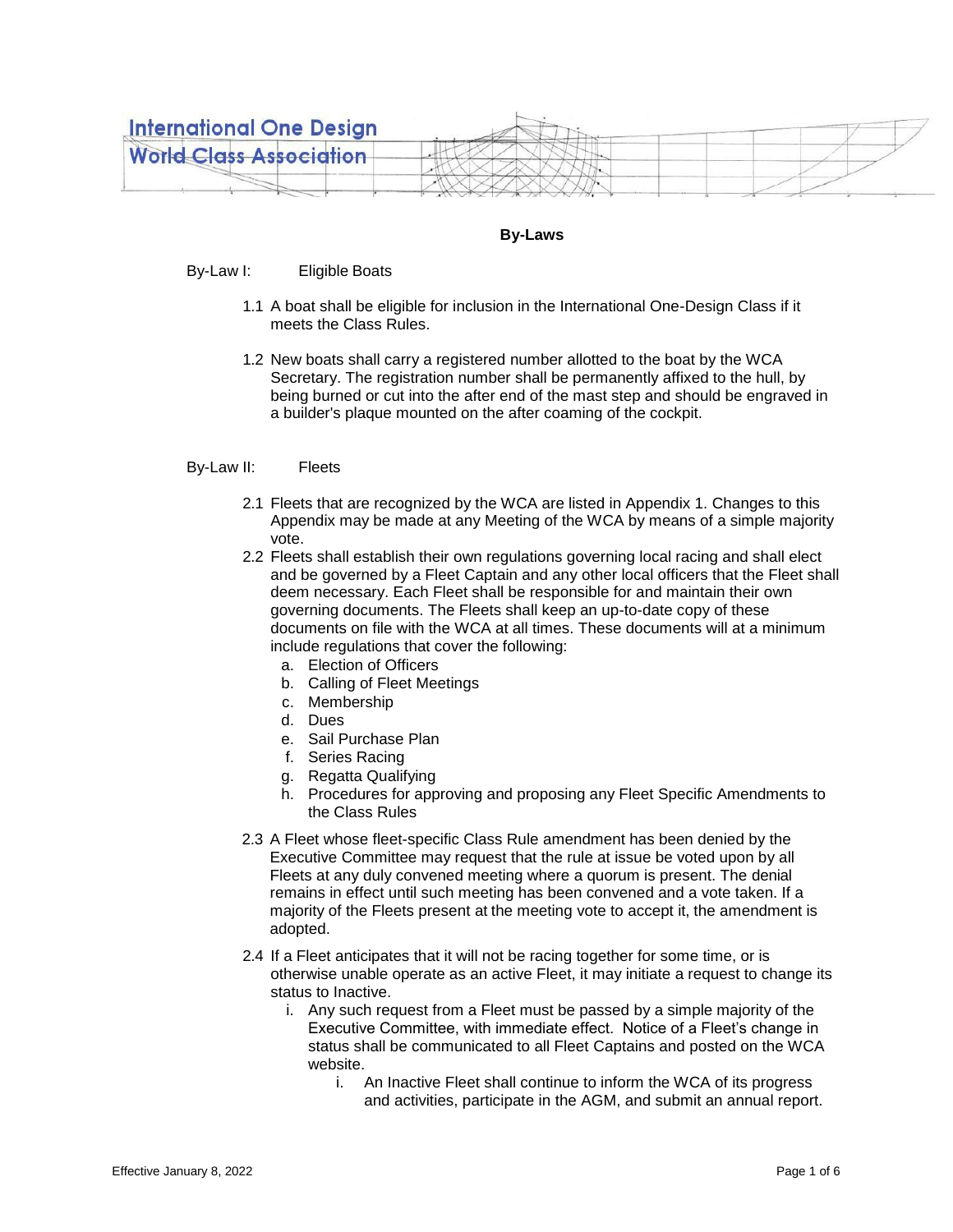- ii. Inactive Fleets do not receive invitations to WCA Championship events, and individual members of Inactive fleets are ineligible to receive special invites (see CR Part 4 Section C) to WCA Championship events.
- iii. An Inactive Fleet shall not be considered a recognized Fleet for purposes of the WCA Governing Documents and will not count towards a quorum or be entitled to a vote at any WCA meeting.
- j. An Inactive Fleet may petition the Executive Committee for reinstatement to active Fleet status. Such a petition shall be made in writing and will normally include evidence, such as racing results and membership lists, indicating that the Fleet is again functioning as an active Fleet.
	- i. The Executive Committee (by simple majority) may recommend restoration of an Inactive fleet to Fleet status, subject to the approval of a simple majority of the Fleets at a WCA Meeting.
	- ii. Restoration of Fleet status does not immediately provide for automatic invitations to WCA events until January 1st of the year following the date the restoration takes place.
- 2.5 Under extraordinary circumstances, the WCA Executive Committee may recommend that a Fleet's status (as indicated on Appendix 1) be changed to "Inactive" or that a Fleet be removed.
	- a. A two-thirds majority of the entire Executive Committee is required to bring such a recommendation to the WCA for a vote at a WCA meeting. A twothirds majority of all the WCA Fleets is required to enact the recommendation of the Executive. Should the WCA Fleets approve the Executive Committee's recommendation, the status change will be effective immediately, along with the appropriate changes to the Fleet's rights and responsibilities.
	- b. A Fleet that has been moved to Inactive status through the procedures in this bylaw may petition the Executive Committee in writing to return to active Fleet status. Such a petition should include race results and other appropriate evidence that the Fleet is again operating in a manner consistent with an active Fleet. A simple majority of the entire Executive Committee is required to bring a recommendation for reinstatement to the WCA for a vote at a WCA meeting. A simple majority of all the WCA Fleets is required to reinstate the Fleet.
	- c. A Fleet that has been removed from Appendix 1 may apply to the WCA for readmittance to the WCA, and would be evaluated for membership using the standards that would apply to any new applicant seeking WCA membership.
- 2.6 The Executive Committee (with a 2/3 vote) may declare a Fleet not in Good Standing for violations of the Constitution or Bylaws under the following conditions,
	- a. Declaring a Fleet to be not in Good Standing is a significant and nondesirable process. Every attempt should be made to resolve outstanding issues prior to such a decision. Additionally, the Fleet in question shall be given at least thirty (30) days to resolve the issue prior to any such declaration.
	- b. Such decision requires confirmation by a 2/3s vote at a Special Meeting.
	- c. The decision does not take effect until confirmed at the Special Meeting.
	- d. The Fleet in question may represent themselves at the Special Meeting, but may not vote on the confirmation issue.
- By-Law III: Registration, Dues and Royalty Fees
	- 3.1 A Schedule of Fees covering dues, fees and special assessments assigned to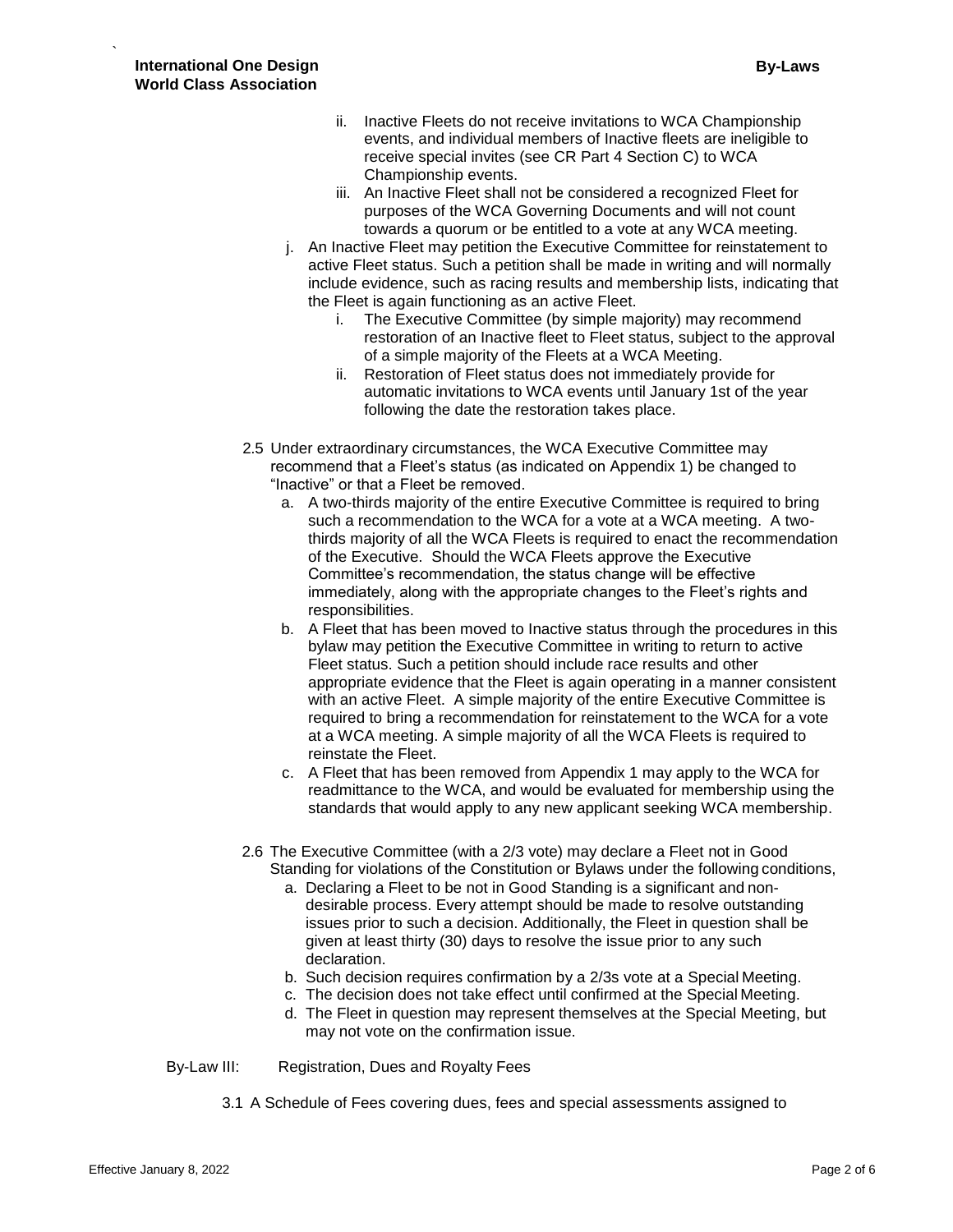Members, Boats and Fleets of the IOD Class shall be approved at an Annual or Special Meeting of the WCA. This Schedule of Fees shall not form part of the By-Laws.

- 3.2 No fee may be changed, or additional fee or assessment imposed by the WCA without the approval of the majority of the Fleets of the WCA.
- 3.3 Annual Fleet Dues shall be due from each Fleet on Jan  $1<sup>st</sup>$  of each year for the ensuing calendar year in accordance with the Schedule of Fees for each IOD registered in that Fleet. Fees shall be payable to the WCA Treasurer by June 1st for all active boats in that Fleet. Fleet Dues for the current year must be paid in advance of the Annual Meeting in order for a Fleet to be considered in Good Standing.
- 3.4 Annual Member Dues shall be assessed to each Member in accordance with the Schedule of Fees. Fees shall be payable to the individual Fleet Treasurers for forwarding to the WCA Treasurer. Dues shall be collected and payable by the Fleets by the earlier of June 1st or the date of the Annual Meeting annually for all of their active members. In the case where a member is not associated with a recognized fleet, dues may be forwarded directly to the WCA Treasurer.
- 3.5 From time to time, the WCA may require additional fees or assessments be applied to the Fleets, to the boats or to the membership at large.

## By-Law IV: One-Design Sail Purchase Plan

All Fleets are required to implement a Sail Purchase Plan to assure that all IODs within a Fleet have as near equal sails as possible, regardless of the amount of money a competitor may have for sails, or access that a competitor may have to sail-making or recutting capability. In addition, the Sail Purchase Plan makes possible group discounts for sail purchase, further lowering the costs of maintaining a competitive IOD sail inventory.

Details of a Fleet's specific Sail Purchase Program are left to the individual Fleets; however, a Fleet's Sail Purchase Plan shall address planned sail purchases for the upcoming five seasons and shall include the following provisions:

- 4.1 In any given race an IOD shall use only three sails mainsail, jib and spinnaker. Only a mainsail, jib and spinnaker approved by the local Fleet shall be used in races which are part of the Fleet's Qualifying Series for the WCA World Championships and any other races which the Fleet designates.
- 4.2 To preserve the classic look of the IOD, mainsails and jibs shall be white. Fleets may adopt fleet or individual spinnaker designs.
- 4.3 Sail designs and specifications, subject to the dimensional limits of the Class Rules, should be created by the Fleet to assure enjoyable and competitive racing in a Fleet's local conditions.
- 4.4 The choice of sailmaker is left to the local Fleet. A different sailmaker may be used for each of the three sails, but the same sailmaker should make all of the sails for any annual purchase. The sailmaker should strive to make the sails as near identical as possible. Sails should be allocated by lot or by some other method which the Fleet approves.
- 4.5 Except for exceptional reasons approved by the Fleet, no more than one sail should be purchased before any season.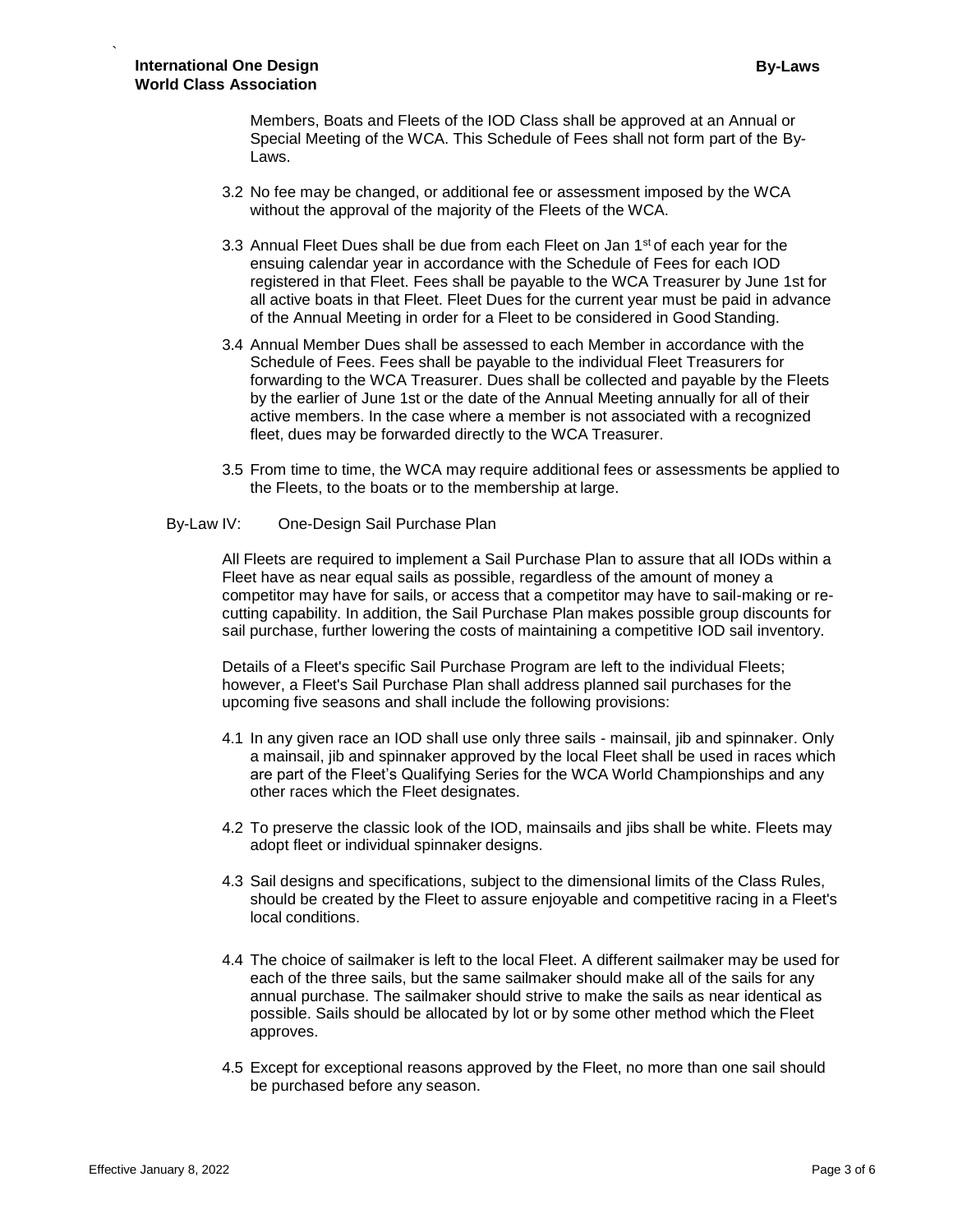- 4.6 The entire Fleet shall be encouraged to purchase the designated sail during each fleet purchase. However, if a boat elects not to participate in a particular purchase, that boat will not be allowed to purchase a new sail of that type until the next fleet purchase of that sail.
- 4.7 That sail shall be used by the Fleet until it is next purchased by the Fleet.
- 4.8 IODs (newly built or relocating) registering with a Fleet shall be bound by the sail purchase rotation of that Fleet and shall, as designated by the Fleet Captain, either:
	- a. Purchase or borrow current rotation sail(s) from the Fleet.
	- b. Purchase or borrow and, if required, re-cut sail(s) from a previous rotation so that they meet the same design and specifications as the currently approved sail(s).
	- c. Purchase a new sail(s) built to the current sail rotation design by the current approved Fleet sail maker.
	- d. Use such other sail for the balance of a rotation period as specified by the Fleet Captain.

## By-Law V: Interpretations, Protests, Disputes & Appeals

- 5.1 Class Rules
	- a. A Member may request an interpretation of a Class Rule from the WCA in which case the WCA Technical Committee shall respond. Any decision of the WCA Technical Committee regarding a Class Rule interpretation shall be final and binding on the Fleet and the Member. This decision will be posted on the WCA website within 30 days.
	- b. Any boat protesting another for failure to comply with a Class Rule shall file a protest in accordance with the Racing Rules of Sailing

## 5.2 Local Fleet Regulations

- a. Any requests for a ruling or interpretation of a Local Fleet Regulation shall be presented to the responsible local Fleet association.
- b. A Member of a recognized Fleet may request an appeal of a Local Fleet Regulation ruling by that Fleet concerning a matter specific to that Member to the WCA. Appeals must be made in writing within 15 days of receiving the written decision from the Fleet.
- c. Upon the receipt of an appeal to the WCA, the Nominating Committee shall appoint an ad-hoc Appeals Committee containing three (3) or five (5) members. This ad-hoc Appeals Committee will consider whether it is appropriate to hear the appeal or whether it is more appropriate for the matter to remain in the jurisdiction of the specified Fleet association.
- d. The decision of the WCA Appeals Committee shall be final and binding on the Fleet and the Member. This decision will be posted on the WCA website within 30 days.

## 5.3 WCA Governing Documents

a. A Member or a Fleet may request a ruling or interpretation of any element of the WCA Governing Documents (setting aside the Class Rules covered in 5.1 above) from the WCA Executive Committee. This ruling or interpretation will be posted on the WCA website within 30 days. If such a ruling or interpretation requires a change to the relevant Governing Document, the appropriate processes and timelines for such a change will be followed.

#### 5.4 Disputes

a. A Fleet may appeal a decision or ruling of the WCA Executive Committee to an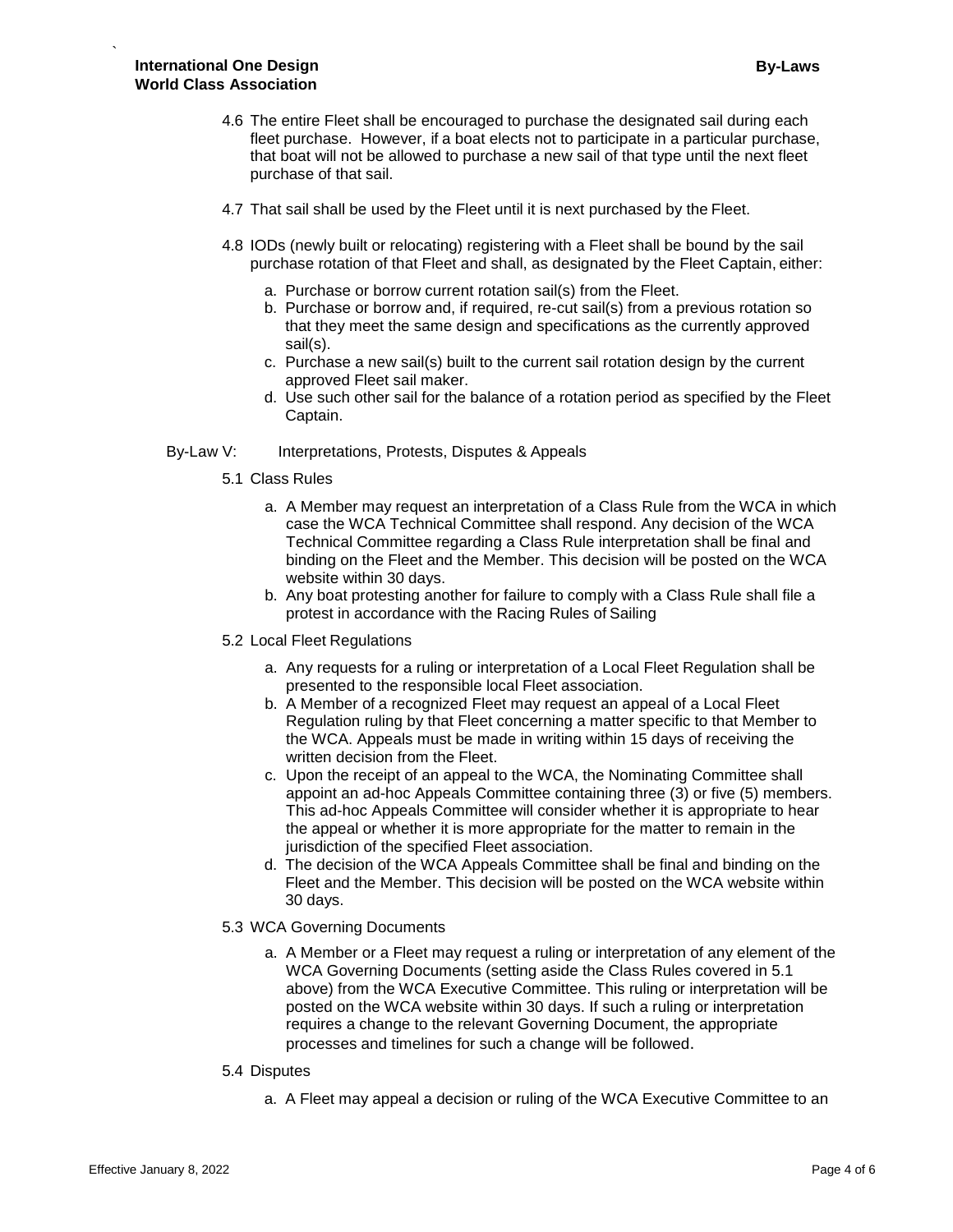Annual or Special meeting of the WCA. Such an appeal against a decision or ruling of the WCA Executive Committee shall be made in writing within 15 days of receiving the written decision from the WCA Executive Committee. Within 30 days of receipt of the appeal, the President shall notify all fleets of the time and date of the meeting. A simple majority vote of the fleets in attendance is required to sustain the original decision; however, the appealing Fleet is not entitled to vote on the matter. Any decision will not take effect until after the appeal has been heard. This decision will be posted on the WCA website within 30 days.